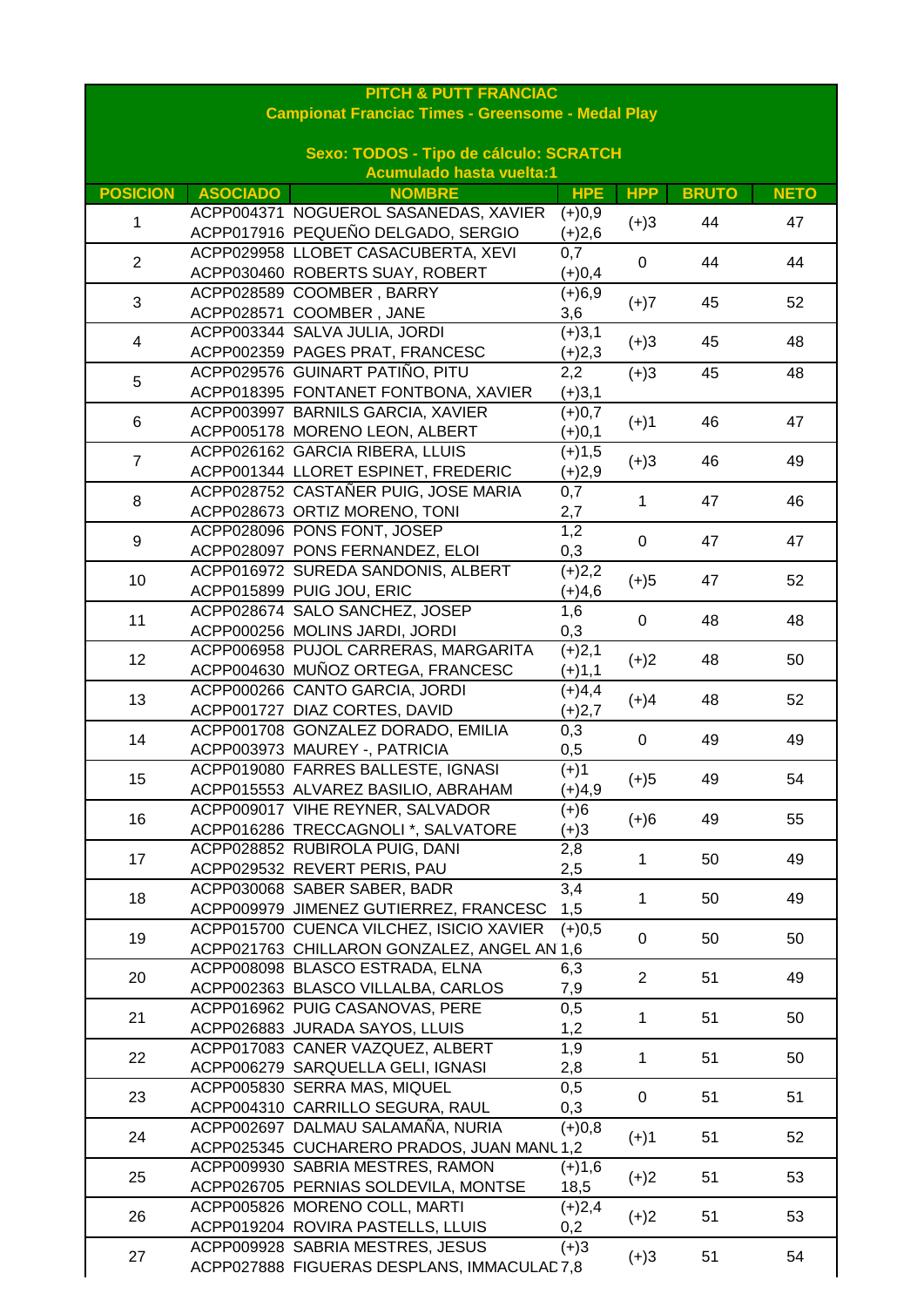|    | ACPP015799 VIDAL SERRAT, JAUME                | $(+)5,3$       |                |    |    |
|----|-----------------------------------------------|----------------|----------------|----|----|
| 28 | ACPP017682 CASTANY BOU, ESTER                 | 0              | $(+)5$         | 51 | 56 |
|    | ACPP025970 TRUSHINSKI *, MIKHAIL              | 3,7            |                |    |    |
| 29 | ACPP029785 KANETA, VLADIMIR                   | 11,2           | $\overline{2}$ | 52 | 50 |
|    | ACPP001990 PAGES PRAT, MIQUEL                 | $(+)1,5$       |                |    |    |
| 30 | ACPP013820 SITJA GÜETAS, XAVIER               | $\overline{2}$ | $\mathbf{1}$   | 52 | 51 |
|    | ACPP019578 VILA NEBOT, XAVIER                 | 4,4            |                |    |    |
| 31 | ACPP011522 ANDRES COMES, VICTOR               | 4,4            | 1              | 52 | 51 |
|    | ACPP006609 MASA SURROCA, JORDI                | 5,5            |                |    |    |
| 32 | ACPP005694 PIÑA PRAT, JOAN                    | 4,3            | $\mathbf{1}$   | 52 | 51 |
|    | ACPP029582 REVERT PERIS, JAVIER               | $(+)0,3$       |                |    |    |
| 33 | ACPP030049 AMAGAT ARIMANY, ELOI               |                | $\mathbf 0$    | 52 | 52 |
|    | ACPP008120 GIRONES STIERLE, ALBERT            | 8,1            |                |    |    |
| 34 |                                               | $(+)3,7$       | $(+)4$         | 52 | 56 |
|    | ACPP016763 BAENA RIVAS, RUBEN                 | 11,1           |                |    |    |
| 35 | ACPP026607 LASSAL DAIA, SORAYA                | $(+)0,4$       | $(+)5$         | 52 | 57 |
|    | ACPP023662 PORTELL COLOMER, JOSEP RAMO (+)5,2 |                |                |    |    |
| 36 | ACPP026547 VIÑOLAS FRIGOLA, NORA              | 7,6            | $\overline{2}$ | 53 | 51 |
|    | ACPP024114 VIÑOLAS FRIGOLA, MARIONA           | 8,2            |                |    |    |
| 37 | ACPP010800 ANTON MONTIEL, LEOPOLDO            | 2,9            | $\mathbf{1}$   | 53 | 52 |
|    | ACPP027997 ORTIZ ARJONA, MANEL                | 4,7            |                |    |    |
| 38 | ACPP014661 SANCHEZ-SAUTHIER *, RAMON          | 2,7            | $\mathbf{1}$   | 53 | 52 |
|    | ACPP022277 ENCISO CASABO, JULI                | 3,7            |                |    |    |
| 39 | ACPP010724 JULIA GELABERT, JORDI              | 1,3            | $\mathbf{1}$   | 53 | 52 |
|    | ACPP006705 JULIA GELABERT, JOAN               | 10             |                |    |    |
| 40 | ACPP023370 HUSILLOS ROJAS, CRISTINA           | 8,4            | $\pmb{0}$      | 53 | 53 |
|    | ACPP002422 HUSILLOS PEREZ, JUAN LUIS          | 0,5            |                |    |    |
| 41 | ACPP004826 GARANGOU SERAROLS, SALVADOI (+)2   |                | $(+)2$         | 53 | 55 |
|    | ACPP026766 JULIA BOSCH, DOLORS                | 8,1            |                |    |    |
| 42 | ACPP021788 MARTIN LLORENTE, DIEGO             | 4,7            | $\overline{4}$ | 54 | 50 |
|    | ACPP031474 COEJO ANTOLIN, JONAS               | 21             |                |    |    |
| 43 | ACPP021896 OLLE SELGA, JAUME                  | 7,8            | 3              | 54 | 51 |
|    | ACPP029719 SUÑER FEIXAS, JORDI                | 14,3           |                |    |    |
| 44 | ACPP029395 SANCHO FAIG, PAU                   | 8,1            | $\overline{2}$ | 54 | 52 |
|    | ACPP029258 GALLEGO BERTRAN, GERARD            | 3,7            |                |    |    |
| 45 | ACPP009074 PUIG MASNOU, JORDI                 | 4,2            | $2^{\circ}$    | 54 | 52 |
|    | ACPP030024 MUÑOZ GIL, IVAN                    | 8,1            |                |    |    |
| 46 | ACPP008069 RODRIGUEZ MARISCAL, MARIBEL        | $\overline{5}$ | $\pmb{0}$      | 54 | 54 |
|    | ACPP006110 MIR ALBERTI, JORDI                 | 0,1            |                |    |    |
| 47 | ACPP016765 MARTIN MARTINEZ, CARLOS            | $(+)0,5$       | $\mathbf 0$    | 54 | 54 |
|    | ACPP005177 BUENO ALDANA, ENRIQUE              | 0,8            |                |    |    |
| 48 | ACPP023022 ESCOLIES MIRO, ALFONS              | 10,9           |                | 54 | 55 |
|    | ACPP005665 ROMAN ALONSO, MANEL                | $(+)1,3$       | $(+)1$         |    |    |
| 49 | ACPP002360 ESTRADA GUERRA, PAOLA              | 10,2           | 3              | 55 | 52 |
|    | ACPP028803 SALVA JULIA, MONICA                | 12,4           |                |    |    |
|    | ACPP029039 SALAMAÑA SOLER, MARTA              | 9,8            |                |    |    |
| 50 | ACPP004760 LOPEZ DEL HIERRO, PILAR            | 9,8            | 3              | 55 | 52 |
|    | ACPP016580 MAS LLOVERAS, JORDI                | $(+)1,6$       |                |    |    |
| 51 | ACPP026097 GUERRERO ORTEGA, ROSA MARIA 9,4    |                | $(+)2$         | 55 | 57 |
|    | ACPP031409 MONTOJO COLL, EDUARD               | 21             |                |    |    |
| 52 | ACPP014662 PRAT ZAPATA, ALBERT                | 15,2           | 5              | 56 | 51 |
|    | ACPP024016 BUKHAROV *, ALEXANDER              | 11,4           |                |    |    |
| 53 | ACPP028779 NEYASKINA, NEDEZCA                 | 12,5           | $\overline{4}$ | 56 | 52 |
|    | ACPP014073 SAURA VIDAL, JOAN                  | 5,5            |                |    |    |
| 54 | ACPP018406 TURON ROIG, MONTSE                 | 12,7           | 3              | 56 | 53 |
|    | ACPP022585 VIÑOLAS MARIN, DAVID               | 6,8            |                |    |    |
| 55 | ACPP025129 FRIGOLA ARBAT, OLGA                | 13,5           | 3              | 56 | 53 |
|    | ACPP023129 DESOI GUITART, MARGARITA           | 14,3           |                |    |    |
| 56 | ACPP015885 REBOLLO SANTOS, JOSEP A.           | 7,3            | 3              | 56 | 53 |
|    | ACPP016927 VALLESPI SALDAÑA, FRANCISO MA 4,7  |                |                |    |    |
| 57 | ACPP016928 LARIO CASABAYO, ANGELS             | 6,8            | $\overline{2}$ | 56 | 54 |
|    |                                               |                |                |    |    |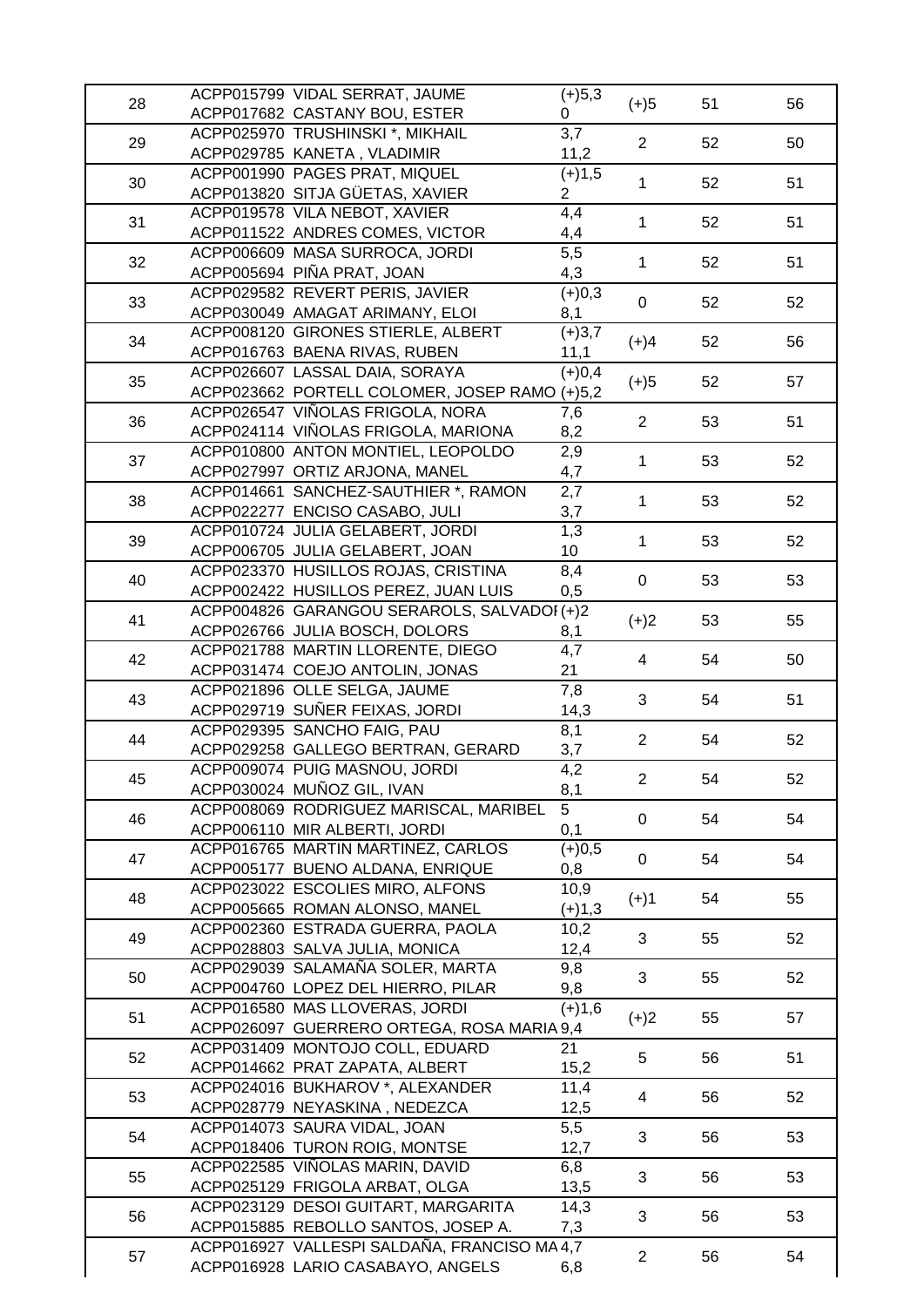| 58              |                                             | ACPP001638 BOSCH FERRERMONER, ESTEVE<br>ACPP024814 SOLER GALI, CARME                | 3,7<br>15,5                  | 3              | 57           | 54          |  |
|-----------------|---------------------------------------------|-------------------------------------------------------------------------------------|------------------------------|----------------|--------------|-------------|--|
| 59              |                                             | ACPP030037 PUIG COLL, ALEJANDRO<br>ACPP029362 SABAT LEON, CARLOS                    | 6,1<br>9,8                   | $\overline{2}$ | 57           | 55          |  |
| 60              |                                             | ACPP029353 GUBAU REYES, MARC<br>ACPP027738 GUBAU PEREZ, CLAUDIA                     | 19,8<br>13,5                 | 5              | 58           | 53          |  |
| 61              |                                             | ACPP030570 OLIVER MASCARRERAS, JORDI<br>ACPP030562 POU PARELLA, JORDI               | 12,5<br>19,3                 | 5              | 58           | 53          |  |
| 62              |                                             | ACPP018818 BUSQUETS FERNANDEZ, MARIA DE 16,6<br>ACPP015881 RUBIO VALDERRAMA, JOHNNY | 5,6                          | 3              | 58           | 55          |  |
| 63              |                                             | ACPP029825 TORRENT CROSA, SERGI<br>ACPP031126 CODERCH ESTEBAN, DAMIA                | 2,6<br>18,7                  | 3              | 58           | 55          |  |
| 64              |                                             | ACPP030954 BANCELLS CHAVALES, MIQUEL<br>ACPP030922 BANCELLS JURADO, MIA             | 10,8<br>21                   | 5              | 59           | 54          |  |
| 65              |                                             | ACPP012306 TEIXIDOR EZPELETA, ISAAC<br>ACPP030949 MATES GOMEZ, ANTONIO              | 11,4<br>15,5                 | 4              | 59           | 55          |  |
| 66              |                                             | ACPP027100 BORDAS BENET, JORDI<br>ACPP006530 VAN DER VELDEN, FRANCINE               | 8,1<br>16                    | 4              | 61           | 57          |  |
| 67              |                                             | ACPP010320 SERRA RAGOLTA, JOAQUIM<br>ACPP007234 PLANELLS BRAMON, ROSER              | 7,4<br>14,1                  | 3              | 62           | 59          |  |
| 68              |                                             | ACPP029694 BALLUS NOVAS, NURIA<br>ACPP029355 PALAHI LOPEZ, SUSI                     | 21<br>21                     | 6              | 64           | 58          |  |
| 69              |                                             | ACPP029354 PLANA FRANCH, NURIA<br>ACPP028760 PORTULAS PLANA, ARIADNA                | 21<br>14,9                   | 5              | 71           | 66          |  |
| No presentado   |                                             | ACPP023138 JULIA JARAMILLO, MARIA<br>ACPP022051 LLADO VILALLONGA, MIQUEL            | $\overline{6,4}$<br>$(+)1,6$ | $(+)2$         |              |             |  |
|                 |                                             | <b>PITCH &amp; PUTT FRANCIAC</b>                                                    |                              |                |              |             |  |
|                 |                                             | <b>Campionat Franciac Times - Greensome - Medal Play</b>                            |                              |                |              |             |  |
|                 | Sexo: TODOS - Tipo de cálculo: CON HANDICAP |                                                                                     |                              |                |              |             |  |
|                 |                                             |                                                                                     |                              |                |              |             |  |
|                 |                                             | <b>Acumulado hasta vuelta:1</b>                                                     |                              |                |              |             |  |
| <b>POSICION</b> | <b>ASOCIADO</b>                             | <b>NOMBRE</b>                                                                       | <b>HPE</b>                   | <b>HPP</b>     | <b>BRUTO</b> | <b>NETO</b> |  |
| 1               |                                             | ACPP029958 LLOBET CASACUBERTA, XEVI                                                 | 0,7                          | 0              | 44           | 44          |  |
|                 |                                             | ACPP030460 ROBERTS SUAY, ROBERT                                                     | $(+)0,4$                     |                |              |             |  |
| $\overline{2}$  |                                             | ACPP028752 CASTAÑER PUIG, JOSE MARIA                                                | 0,7                          | $\mathbf 1$    | 47           | 46          |  |
|                 |                                             | ACPP028673 ORTIZ MORENO, TONI                                                       | 2,7                          |                |              |             |  |
| 3               |                                             | ACPP004371 NOGUEROL SASANEDAS, XAVIER                                               | $(+)0,9$                     | $(+)3$         | 44           | 47          |  |
|                 |                                             | ACPP017916 PEQUEÑO DELGADO, SERGIO<br>ACPP003997 BARNILS GARCIA, XAVIER             | $(+)2,6$<br>$(+)0,7$         |                |              |             |  |
| 4               |                                             | ACPP005178 MORENO LEON, ALBERT                                                      | $(+)0,1$                     | $(+)1$         | 46           | 47          |  |
|                 |                                             | ACPP028096 PONS FONT, JOSEP                                                         | 1,2                          |                |              |             |  |
| 5               |                                             | ACPP028097 PONS FERNANDEZ, ELOI                                                     | 0,3                          | $\mathbf 0$    | 47           | 47          |  |
| 6               |                                             | ACPP003344 SALVA JULIA, JORDI                                                       | $(+)3,1$                     |                | 45           | 48          |  |
|                 |                                             | ACPP002359 PAGES PRAT, FRANCESC                                                     | $(+)2,3$                     | $(+)3$         |              |             |  |
| $\overline{7}$  |                                             | ACPP029576 GUINART PATIÑO, PITU                                                     | 2,2                          | $(+)3$         | 45           | 48          |  |
|                 |                                             | ACPP018395 FONTANET FONTBONA, XAVIER                                                | $(+)3,1$                     |                |              |             |  |
| 8               |                                             | ACPP028674 SALO SANCHEZ, JOSEP                                                      | 1,6                          | 0              | 48           | 48          |  |
| 9               |                                             | ACPP000256 MOLINS JARDI, JORDI<br>ACPP026162 GARCIA RIBERA, LLUIS                   | 0,3<br>$(+)1,5$              | $(+)3$         | 46           | 49          |  |
|                 |                                             | ACPP001344 LLORET ESPINET, FREDERIC                                                 | $(+)2,9$                     |                |              |             |  |
| 10              |                                             | ACPP001708 GONZALEZ DORADO, EMILIA<br>ACPP003973 MAUREY -, PATRICIA                 | 0,3<br>0,5                   | $\pmb{0}$      | 49           | 49          |  |
| 11              |                                             | ACPP028852 RUBIROLA PUIG, DANI<br>ACPP029532 REVERT PERIS, PAU                      | 2,8<br>2,5                   | $\mathbf{1}$   | 50           | 49          |  |
| 12              |                                             | ACPP030068 SABER SABER, BADR<br>ACPP009979 JIMENEZ GUTIERREZ, FRANCESC              | 3,4<br>1,5                   | 1              | 50           | 49          |  |
| 13              |                                             | ACPP008098 BLASCO ESTRADA, ELNA<br>ACPP002363 BLASCO VILLALBA, CARLOS               | 6,3<br>7,9                   | $\overline{2}$ | 51           | 49          |  |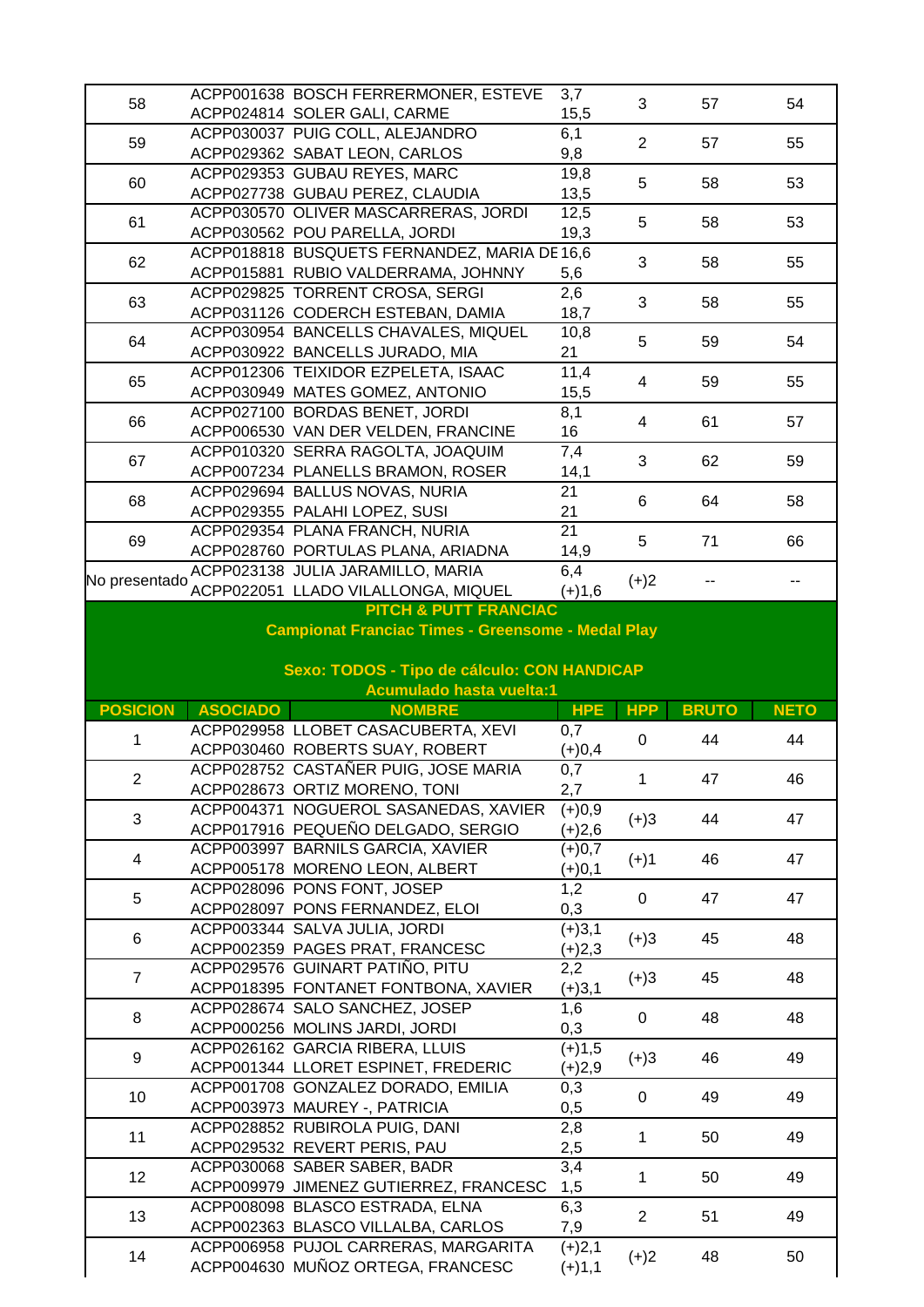| 15 | ACPP015700 CUENCA VILCHEZ, ISICIO XAVIER    | $(+)0,5$         | $\mathbf 0$             | 50 | 50 |
|----|---------------------------------------------|------------------|-------------------------|----|----|
|    | ACPP021763 CHILLARON GONZALEZ, ANGEL AN 1,6 |                  |                         |    |    |
|    | ACPP016962 PUIG CASANOVAS, PERE             | 0,5              |                         |    |    |
| 16 | ACPP026883 JURADA SAYOS, LLUIS              | 1,2              | $\mathbf{1}$            | 51 | 50 |
|    | ACPP017083 CANER VAZQUEZ, ALBERT            | 1,9              |                         |    |    |
| 17 | ACPP006279 SARQUELLA GELI, IGNASI           | 2,8              | $\mathbf{1}$            | 51 | 50 |
|    | ACPP025970 TRUSHINSKI *, MIKHAIL            | 3,7              |                         |    |    |
| 18 |                                             |                  | $\overline{2}$          | 52 | 50 |
|    | ACPP029785 KANETA, VLADIMIR                 | 11,2             |                         |    |    |
| 19 | ACPP021788 MARTIN LLORENTE, DIEGO           | 4,7              | $\overline{4}$          | 54 | 50 |
|    | ACPP031474 COEJO ANTOLIN, JONAS             | 21               |                         |    |    |
| 20 | ACPP005830 SERRA MAS, MIQUEL                | $\overline{0,5}$ | $\pmb{0}$               | 51 | 51 |
|    | ACPP004310 CARRILLO SEGURA, RAUL            | 0,3              |                         |    |    |
|    | ACPP001990 PAGES PRAT, MIQUEL               | $(+)1,5$         |                         |    |    |
| 21 | ACPP013820 SITJA GÜETAS, XAVIER             | $\overline{2}$   | $\mathbf{1}$            | 52 | 51 |
|    | ACPP019578 VILA NEBOT, XAVIER               | 4,4              |                         |    |    |
| 22 | ACPP011522 ANDRES COMES, VICTOR             | 4,4              | $\mathbf{1}$            | 52 | 51 |
|    | ACPP006609 MASA SURROCA, JORDI              | 5,5              |                         |    |    |
| 23 | ACPP005694 PIÑA PRAT, JOAN                  |                  | $\mathbf{1}$            | 52 | 51 |
|    |                                             | 4,3              |                         |    |    |
| 24 | ACPP026547 VIÑOLAS FRIGOLA, NORA            | 7,6              | $\overline{2}$          | 53 | 51 |
|    | ACPP024114 VIÑOLAS FRIGOLA, MARIONA         | 8,2              |                         |    |    |
| 25 | ACPP021896 OLLE SELGA, JAUME                | 7,8              | 3                       | 54 | 51 |
|    | ACPP029719 SUÑER FEIXAS, JORDI              | 14,3             |                         |    |    |
|    | ACPP031409 MONTOJO COLL, EDUARD             | 21               | 5                       |    |    |
| 26 | ACPP014662 PRAT ZAPATA, ALBERT              | 15,2             |                         | 56 | 51 |
|    | ACPP028589 COOMBER, BARRY                   | $(+)6,9$         |                         |    |    |
| 27 | ACPP028571 COOMBER, JANE                    | 3,6              | $(+)7$                  | 45 | 52 |
|    | ACPP016972 SUREDA SANDONIS, ALBERT          | $(+)2,2$         |                         |    |    |
| 28 |                                             |                  | $(+)5$                  | 47 | 52 |
|    | ACPP015899 PUIG JOU, ERIC                   | $(+)4,6$         |                         |    |    |
| 29 | ACPP000266 CANTO GARCIA, JORDI              | $(+)4,4$         | $(+)4$                  | 48 | 52 |
|    | ACPP001727 DIAZ CORTES, DAVID               | $(+)2,7$         |                         |    |    |
| 30 | ACPP002697 DALMAU SALAMAÑA, NURIA           | $(+)0,8$         | $(+)1$                  | 51 | 52 |
|    | ACPP025345 CUCHARERO PRADOS, JUAN MANL 1,2  |                  |                         |    |    |
| 31 | ACPP029582 REVERT PERIS, JAVIER             | $(+)0,3$         | $\pmb{0}$               | 52 | 52 |
|    | ACPP030049 AMAGAT ARIMANY, ELOI             | 8,1              |                         |    |    |
|    | ACPP010800 ANTON MONTIEL, LEOPOLDO          | 2,9              |                         |    |    |
| 32 | ACPP027997 ORTIZ ARJONA, MANEL              | 4,7              | 1                       | 53 | 52 |
|    | ACPP014661 SANCHEZ-SAUTHIER *, RAMON        | 2,7              |                         |    |    |
| 33 | ACPP022277 ENCISO CASABO, JULI              | 3,7              | $\mathbf{1}$            | 53 | 52 |
|    | ACPP010724 JULIA GELABERT, JORDI            | 1,3              |                         |    |    |
| 34 |                                             |                  | $\mathbf{1}$            | 53 | 52 |
|    | ACPP006705 JULIA GELABERT, JOAN             | 10               |                         |    |    |
| 35 | ACPP029395 SANCHO FAIG, PAU                 | 8,1              | $\overline{2}$          | 54 | 52 |
|    | ACPP029258 GALLEGO BERTRAN, GERARD          | 3,7              |                         |    |    |
| 36 | ACPP009074 PUIG MASNOU, JORDI               | 4,2              | $\overline{2}$          | 54 | 52 |
|    | ACPP030024 MUÑOZ GIL, IVAN                  | 8,1              |                         |    |    |
|    | ACPP002360 ESTRADA GUERRA, PAOLA            | 10,2             | 3                       |    |    |
| 37 | ACPP028803 SALVA JULIA, MONICA              | 12,4             |                         | 55 | 52 |
|    | ACPP029039 SALAMAÑA SOLER, MARTA            | 9,8              |                         |    |    |
| 38 | ACPP004760 LOPEZ DEL HIERRO, PILAR          | 9,8              | 3                       | 55 | 52 |
|    | ACPP024016 BUKHAROV *, ALEXANDER            | 11,4             |                         |    |    |
| 39 | ACPP028779 NEYASKINA, NEDEZCA               | 12,5             | $\overline{\mathbf{4}}$ | 56 | 52 |
|    | ACPP009930 SABRIA MESTRES, RAMON            |                  |                         |    |    |
| 40 |                                             | $(+)1,6$         | $(+)2$                  | 51 | 53 |
|    | ACPP026705 PERNIAS SOLDEVILA, MONTSE        | 18,5             |                         |    |    |
| 41 | ACPP005826 MORENO COLL, MARTI               | $(+)2,4$         | $(+)2$                  | 51 | 53 |
|    | ACPP019204 ROVIRA PASTELLS, LLUIS           | 0,2              |                         |    |    |
| 42 | ACPP023370 HUSILLOS ROJAS, CRISTINA         | 8,4              | 0                       | 53 | 53 |
|    |                                             |                  |                         |    |    |
|    | ACPP002422 HUSILLOS PEREZ, JUAN LUIS        | 0,5              |                         |    |    |
|    | ACPP014073 SAURA VIDAL, JOAN                | 5,5              |                         |    |    |
| 43 | ACPP018406 TURON ROIG, MONTSE               | 12,7             | 3                       | 56 | 53 |
| 44 | ACPP022585 VIÑOLAS MARIN, DAVID             | 6,8              | 3                       | 56 | 53 |